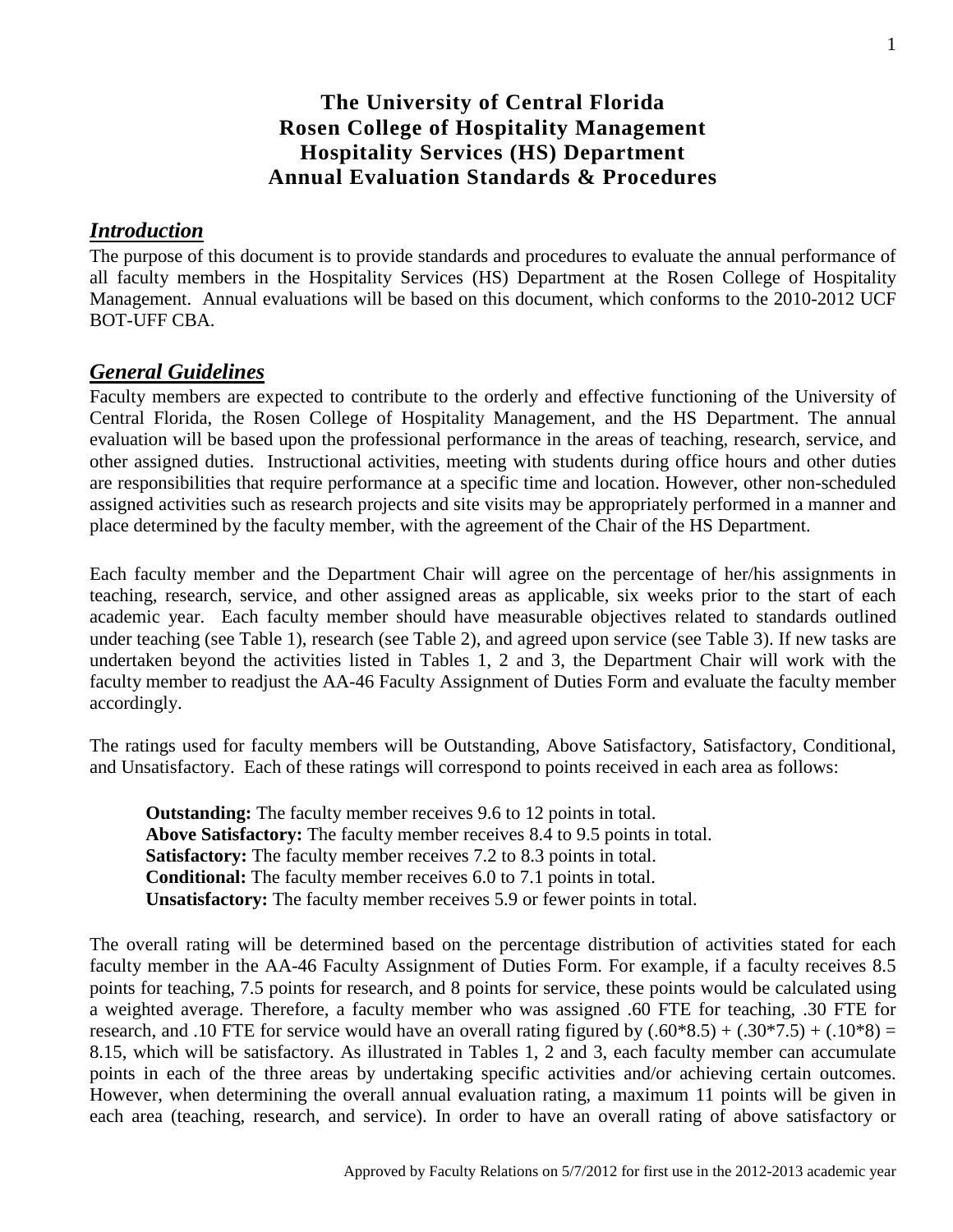outstanding, the faculty member must have a minimum of 7.2 points in each of the rated sections (teaching, research, and service as applicable).

# *Evaluation of Teaching Performance*

The time frame for this teaching portion of the evaluation is one calendar year. Each faculty member will be evaluated for teaching based on the standards in Table 1. Each faculty member is expected to provide high quality instruction. The evaluation of teaching performance shall include consideration of the individual's effectiveness in imparting knowledge and skills, stimulating students' critical thinking and creative abilities, the development or revision of curriculum and course structure, effective student performance evaluation procedures, and adherence to accepted standards of professional behavior in meeting teaching responsibilities to students.

The learning objectives of each course, the means of assessing learning objectives, and the actual outcomes of the assessment should be evaluated as part of the teaching performance. The Department Chair will take into account the teaching portfolio of each faculty member, which may include but not be limited to, class notes, syllabi, student exams and assignments, and any other materials relevant to the teaching assignments. The teaching evaluation should take into account any relevant materials, including the Student Perception of Instruction (SPI) survey results and classroom visits or observations by the Department Chair or others after notifying the faculty at least two (2) weeks in advance of the date, and place. Faculty members are expected to perform teaching related activities such as new course development, course revisions, and/or the development of innovative teaching methods.

Teaching effectiveness guidelines are provided below for the ratings of unsatisfactory, conditional, satisfactory, above satisfactory, and outstanding. Please refer to Table 1 for teaching requirements and activities as well as for the total points required for the ratings of Outstanding, Above Satisfactory, Satisfactory, Conditional, and Unsatisfactory.

**Outstanding:** The faculty member receives 9.6 to 12 points in total. **Above Satisfactory:** The faculty member receives 8.4 to 9.5 points in total. **Satisfactory:** The faculty member receives 7.2 to 8.3 points in total. **Conditional:** The faculty member receives 6.0 to 7.1 points in total. **Unsatisfactory:** The faculty member receives 5.9 or fewer points in total.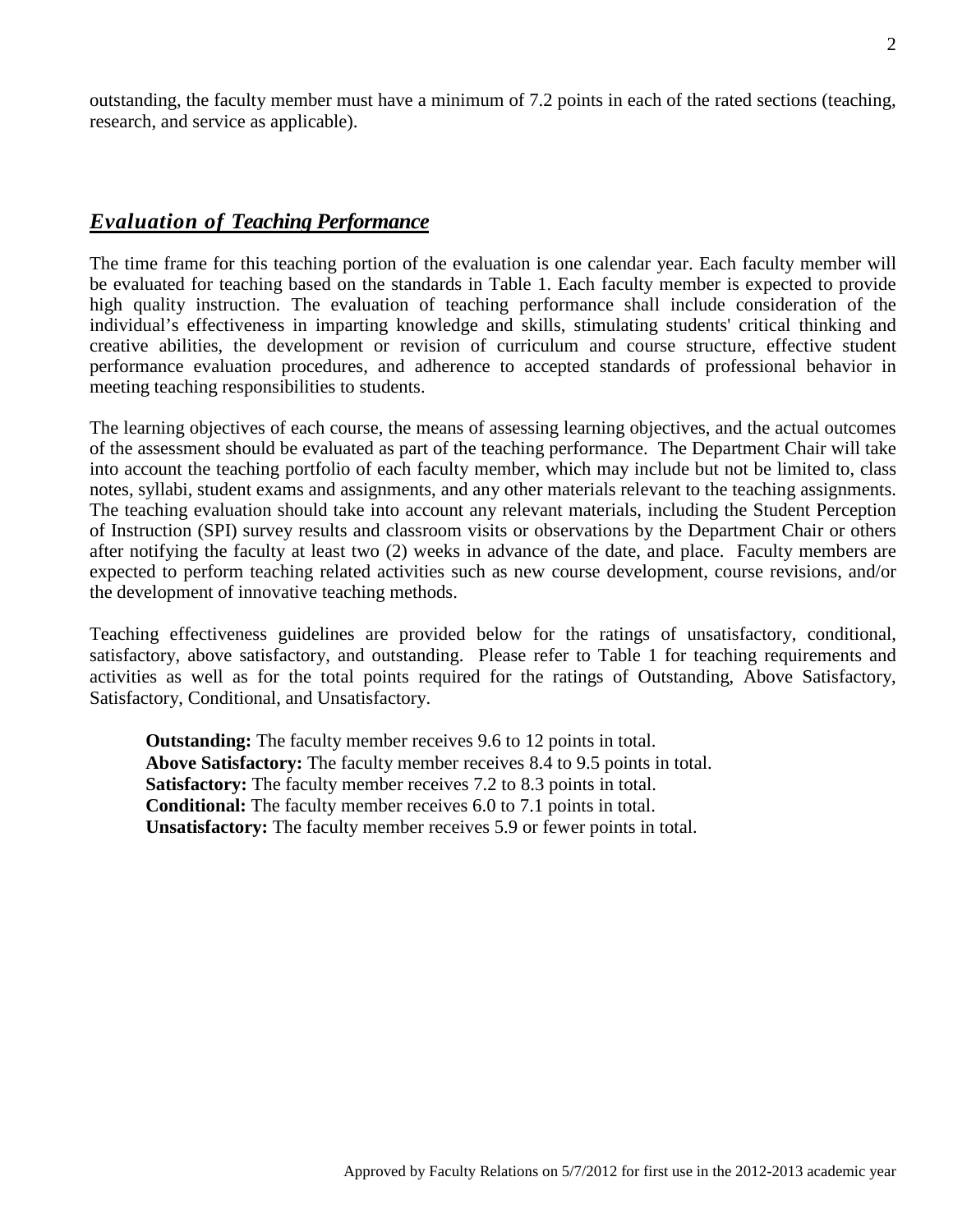|                                                                                                  | Points <sup>2</sup> |
|--------------------------------------------------------------------------------------------------|---------------------|
| Annual average of Student Perception of Instruction (SPI) evaluations                            |                     |
| 4.00-5.00                                                                                        | 5.00                |
| 3.75-3.99                                                                                        | 4.00                |
| 3.25-3.74                                                                                        | 3.00                |
| 2.75-3.24                                                                                        | 2.00                |
|                                                                                                  |                     |
| Professional or peer instructional evaluations (per review; max of two per year)                 | 1.00                |
| Chair of thesis/dissertation committee per student (max 3.0 points per year)                     | 1.50                |
| Member of thesis/dissertation committee per student (max 2.0 points per year)                    | 1.00                |
| Chair of undergraduate honors thesis per student (max 2.0 per year)                              | 1.00                |
| Member of undergraduate honors thesis per student (max 1.00 per year)                            | 0.50                |
| Newly assigned course resulting in a new preparation (per class) (never taught before)           |                     |
| OR Refresh an existing course to mirror current industry                                         | 0.75                |
| Faculty advising of student clubs (per association)                                              | 1.00                |
| Course coordinator (per course max 2 per year)                                                   | 0.50                |
| M or W course taught (per class)                                                                 | 0.50                |
| Large class size (per class)                                                                     |                     |
| 40-99 students                                                                                   | 0.10                |
| 100+ students                                                                                    | 0.25                |
| Production of College Event (i.e. Career Fair)                                                   | 1.00                |
| Creator of E-media (development, simulation, etc.)                                               |                     |
| Active participant in Career Fair or similar event                                               | 1.00                |
| <b>Graduate Class</b>                                                                            | 0.50                |
| Intensive writing assignments                                                                    | 0.50                |
| Industry immersion, such as participating in webinars, site visits, and industry advisory boards | 0.50                |
| Individual professional development efforts such as professional diplomas, certifications, etc.  | 0.25                |
|                                                                                                  |                     |
| <b>Course Materials</b>                                                                          |                     |
| Clear evidence of updates to all courses, including syllabi and content                          | 0.75                |
| Clear evidence of updates to most courses, including syllabi and content                         | 0.50                |
| Clear evidence of updates to some classes, including syllabi and content                         | 0.25                |
|                                                                                                  |                     |
| <b>Learning Assessment</b>                                                                       |                     |
| Multiple types (at least 4) of learning assessments used in all classes                          | 0.75                |
| Multiple types (at least 3) of learning assessment used in most classes                          | 0.50                |
| Multiple types (at least 2) of learning assessment used in some classes                          | 0.25                |
|                                                                                                  |                     |
| Pedagogy                                                                                         |                     |
| Employs at least 4 different teaching methodologies across all classes                           | 0.75                |
| Employs at least 3 different teaching methodologies across all classes                           | 0.50                |
| Employs at least 2 different teaching methodologies across all classes                           | 0.25                |
|                                                                                                  |                     |
| <b>Student Mentoring and Advising</b>                                                            |                     |
| Works with at least 1 RAMP, LEAD Scholar, or Honor student.                                      | 0.75                |

**Table 1: Teaching Standards[1](#page-2-0)**

<span id="page-2-0"></span><sup>&</sup>lt;sup>1</sup> All scores for this section are for the typical FTE assignment for each faculty. An assignment that varies from the typical assignment will be adjusted to accommodate that change.

<span id="page-2-1"></span><sup>&</sup>lt;sup>2</sup> Each faculty member can accumulate a maximum of five points from section II in Table 1.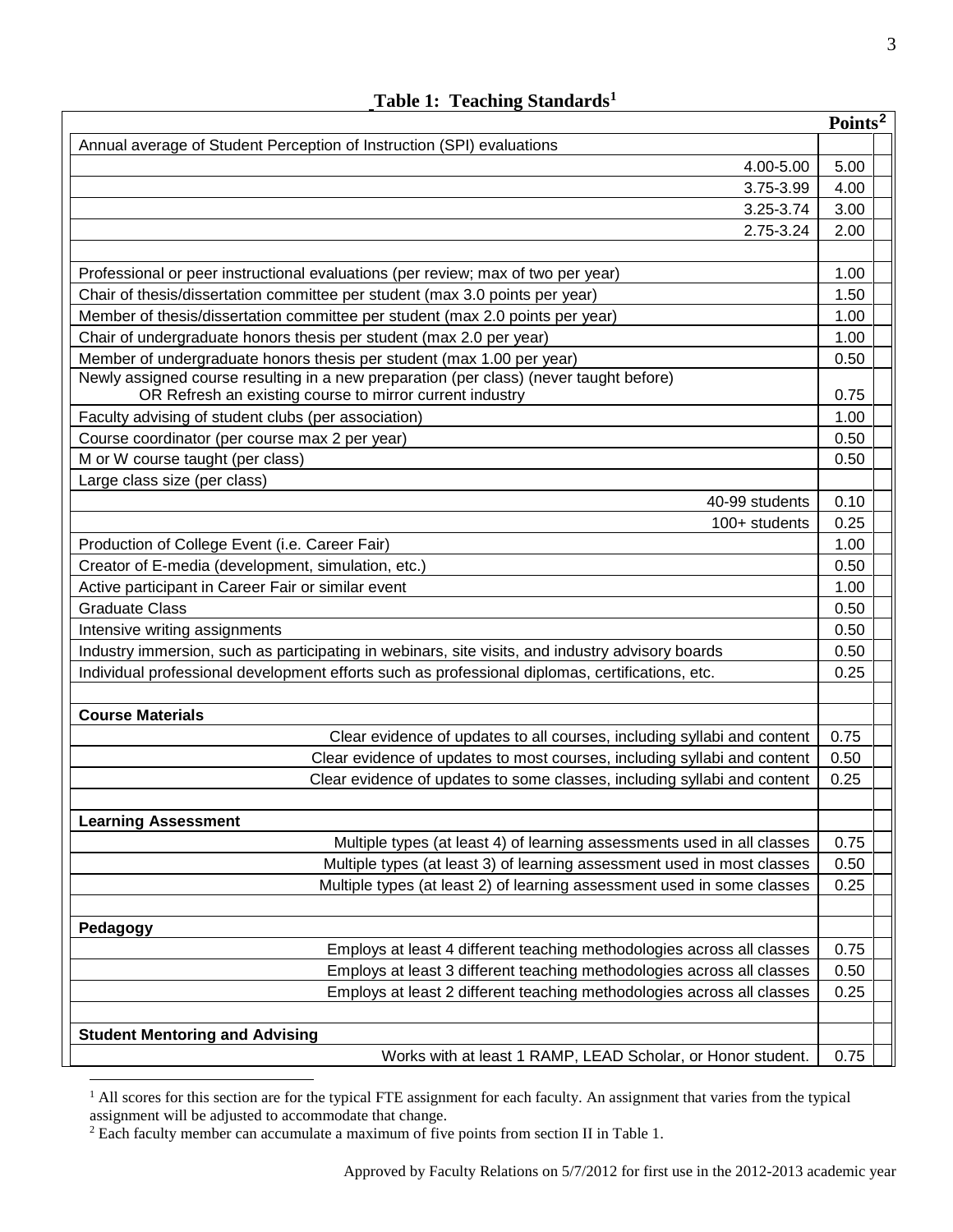| Works with more than 1 RAMP, LEAD Scholar, Honor student.                                       | 0.50 |
|-------------------------------------------------------------------------------------------------|------|
| Works with more than 1 RAMP, LEAD Scholar, Honor student.                                       | 0.25 |
| Department/College approved independent study (per student up to 2 students)                    | 0.50 |
| Active participation/presentation at a teaching and learning conference/workshop (per event)    |      |
| Special teaching and curriculum development assignments outside the Rosen College (e.g., Aruba) |      |
| Teaching Award (Current Year only)                                                              |      |
| External Teaching award from ICHRIE or other respected institutions                             | 3.00 |
| <b>University Teaching Award</b>                                                                | 3.00 |
| <b>College or Departmental Teaching Award</b>                                                   | 2.00 |
| <b>Student Association Teaching Award</b>                                                       | 1.00 |
|                                                                                                 |      |
| Total Points allowable in this section: 12 - Teaching                                           |      |

| Outstanding:               | 9.6 to 12 points     |
|----------------------------|----------------------|
| <b>Above Satisfactory:</b> | 8.4 to 9.5 points    |
| Satisfactory:              | 7.2 to 8.3 points    |
| Conditional:               | $6.0$ to 7.1 points  |
| Unsatisfactory:            | 5.0 or fewer points. |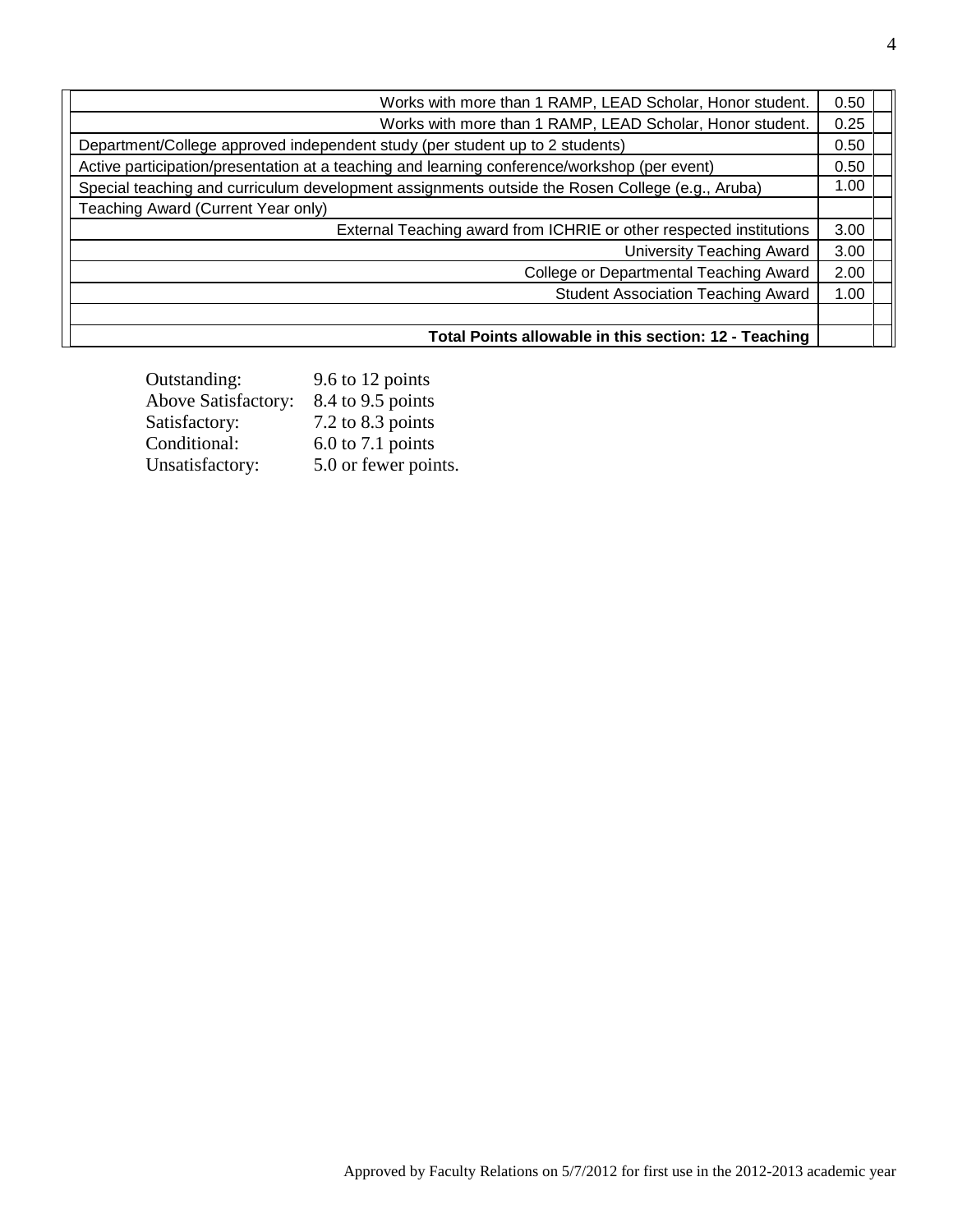# *Evaluation of Research and Other Scholarly Activities*

Each faculty member will be evaluated for research and other scholarly activities based on the standards listed in Table 2. The total score of 11 reflects the annual evaluation and does not reflect the accumulation for the period of 3 academic years. Total points collected for three years will be divided by three to reach annual average points. The evaluation will correspond with her/his assigned duties in the area of research and scholarly activities. When a faculty member joins the university with prior credit years towards promotion and tenure, her /his publication and scholarly activities will be counted for the years of the prior credit granted. In the case of new assistant professors, their research output will be evaluated from the academic year in which they started.

The Department Chair shall consider the full range of research and scholarly activities and the contribution of accomplishments. Evidence of research and other creative activities shall include, but not be limited to, published books, articles, and papers in professional refereed journals, papers presented at meetings of professional conferences, funded grant activities, and research and creative activities that have resulted in publication, display, or performance. The evaluation shall include consideration of the employee's research quality and productivity during the evaluation period, other creative programs and contributions, and recognition by the academic and professional community.

Research effectiveness guidelines are provided below for the ratings of unsatisfactory, conditional, satisfactory, above satisfactory and outstanding. Please refer to Table 2 for research requirements and activities as well as for the total points required for the ratings of Outstanding, Above Satisfactory, Satisfactory, Conditional, and Unsatisfactory.

**Outstanding:** The faculty member receives 9.6 to 12 points in total. **Above Satisfactory:** The faculty member receives 8.4 to 9.5 points in total. **Satisfactory:** The faculty member receives 7.2 to 8.3 points in total. **Conditional:** The faculty member receives 6.0 to 7.1 points in total. **Unsatisfactory:** The faculty member receives 5.9 or fewer points in total.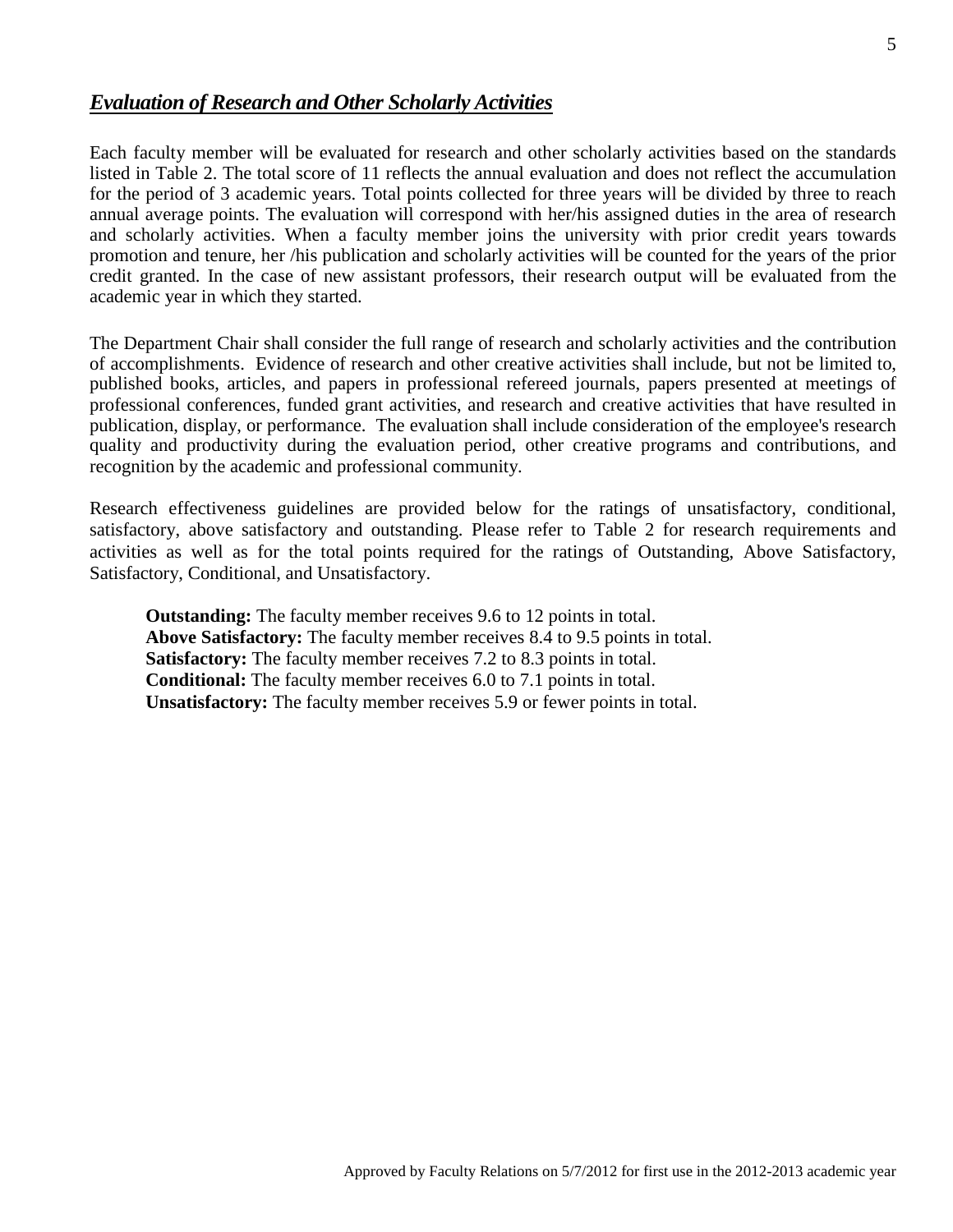|                                                                                                             | Points $\overline{4}$ |
|-------------------------------------------------------------------------------------------------------------|-----------------------|
| <b>SECTION I</b>                                                                                            |                       |
| Accepted and/or published refereed journal article in indicative journal list (see next page) (per article) | 3.00                  |
| Accepted and/or published refereed journal article in non-indicative journal (per article)                  | 1.00                  |
| Principal Investigator/Co-Investigator of external grant/contract funded (per grant)                        |                       |
| Below \$10,000                                                                                              | 1.50                  |
| \$10,001 to \$25,000                                                                                        | 2.50                  |
| \$25,001 and above                                                                                          | 3.50                  |
|                                                                                                             |                       |
| Total Points allowable in this section: 7 – Section I                                                       |                       |
| <b>SECTION II</b>                                                                                           |                       |
| Principal Investigator/Co-Investigator external grant/contract submitted and awaiting funding or            |                       |
| unfunded (per grant)                                                                                        | 0.50                  |
| Principal Investigator/Co-Investigator internal UCF or college grant funded (per grant)                     | 1.00                  |
| Author/co-author of published text                                                                          | 2.00                  |
| Author of published scholarly book chapter or case study                                                    | 2.00                  |
| Refereed paper presentation (per presentation)                                                              | 0.50                  |
| Refereed poster presentation (per presentation)                                                             | 0.25                  |
| Research awards (current year only; per award)                                                              |                       |
| Best paper/outstanding paper award from a journal (per paper)                                               | 2.00                  |
| Best paper/outstanding paper award from a conference (per paper)                                            | 1.00                  |
| University research award (per award)                                                                       | 3.00                  |
| College or Departmental research award (per award)                                                          | 2.00                  |
| Scholarly work cited by other scholars during the evaluation period (per citation) <sup>5</sup>             | 0.10                  |
| Industry publication such as a report, an interview, newspaper and magazine article                         | 0.25                  |
| Non-funded Community Research Project (per project)                                                         | 0.50                  |
|                                                                                                             |                       |
| Total Points allowable in this section: 5 Section II                                                        |                       |
| Total Points - Research (maximum allowable in this section:12)                                              |                       |

| 9.6 to 12 points      |
|-----------------------|
| 8.4 to 9.5 points     |
| $7.2$ to $8.3$ points |
| $6.0$ to 7.1 points   |
| 5.0 or fewer points.  |
|                       |

<span id="page-5-0"></span><sup>&</sup>lt;sup>3</sup> All scores for this section are for the typical FTE assignment for each faculty. An assignment that varies from the typical assignment will be adjusted to accommodate that change. Research activities in Section I of Table 2 are accumulated based on a period of the most recent three calendar years. Research activities in Section II of Table 2 are discreet, one time activities that are counted in the most recent calendar year in which the activity occurred.

<span id="page-5-1"></span><sup>&</sup>lt;sup>4</sup> Each faculty member can accumulate a maximum of seven points from section I and a maximum of five points from section II in Table 2.

<span id="page-5-2"></span><sup>5</sup> Faculty member is required to provide a list of her/his citations and evidence for each citation.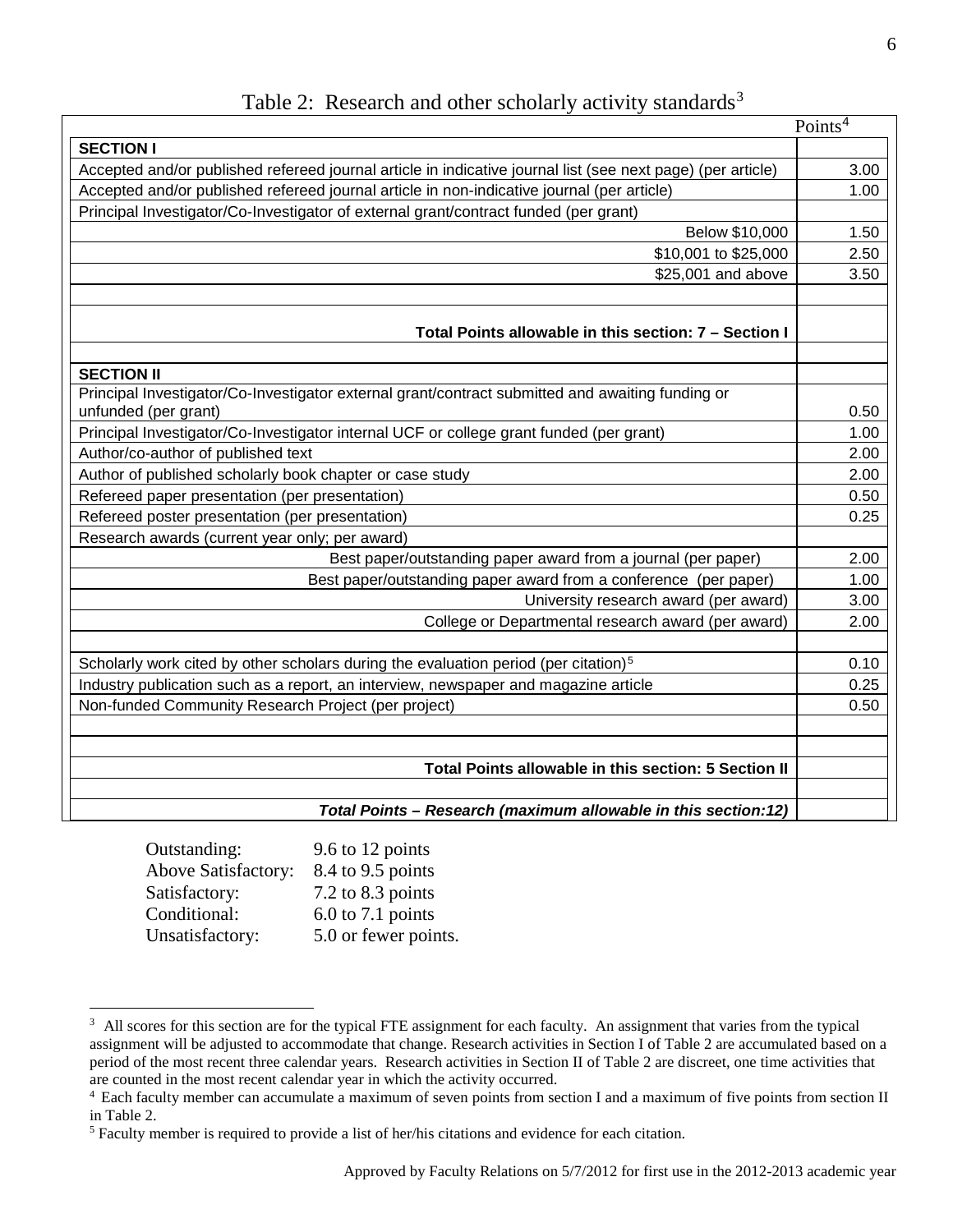#### **Indicative List of Journals**

The Department suggests the following indicative list of journals for publication which was compiled based on an exhaustive review of the existing literature on the matter.<sup>[6](#page-6-0)</sup> Important to note, however, each outside reviewer may evaluate a candidate's research publication quality based on the reviewer's perception on the journal's quality and ranking. Additionally, if a faculty member publishes in an area specific journal (e.g., human resource management, information technology, etc.), he or she should find evidence to support the quality of the journal. Lastly, the HS Department values the scholarship of teaching and learning, the creation of bodies of knowledge for emerging fields, and research in niche fields. Refereed journal articles that are reflective of these values will also be considered.

#### **First-Tier Journals (listed alphabetically)**

The following journals are identified and approved as tier one journals in the hospitality and tourism field by the Hospitality Services Department:

- 1. Annals of Tourism Research
- 2. Cornell Hospitality Quarterly
- 3. International Journal of Contemporary Hospitality Management
- 4. International Journal of Hospitality Management
- 5. International Journal of Tourism Research
- 6. Journal of Hospitality Marketing and Management
- 7. Journal of Hospitality and Tourism Research
- 8. Journal of Travel and Tourism Marketing
- 9. Journal of Travel Research
- 10. Tourism Analysis
- 11. Tourism Management
- 12. A top-tier journal accepted by other departments within the Rosen College is accepted as a top-tier journal by the HS department. (See Table below for the other two departments' indicative list of journals).

<span id="page-6-0"></span> $6$  See, for example, Australian Business Deans Council – Journal Ratings List (Tourism Hospitality)

McKercher B., Law, R. and Lam, T. (2006). Rating tourism and hospitality journals. *Tourism Management*, 27, 1235-1252.r Murphy, J., and Law, R. (2008). Google Scholar visibility and tourism journals. Annals of Tourism Research, 35, 1074-1082. Law, R., and Robert van der Veen (2008). The popularity of prestigious hospitality journals: A Google Scholar approach. *International Journal of Contemporary Hospitality Management*, 20(2), 113-125..Severt, D. E., Tesone, D.V., Bottorff, T.J., and Carpenter, M.L. (2009). "A World Ranking of the Top 100 Hospitality and Tourism Programs," Journal of Hospitality & Tourism Research, Vol. 33, No. 4, pp. 451-470.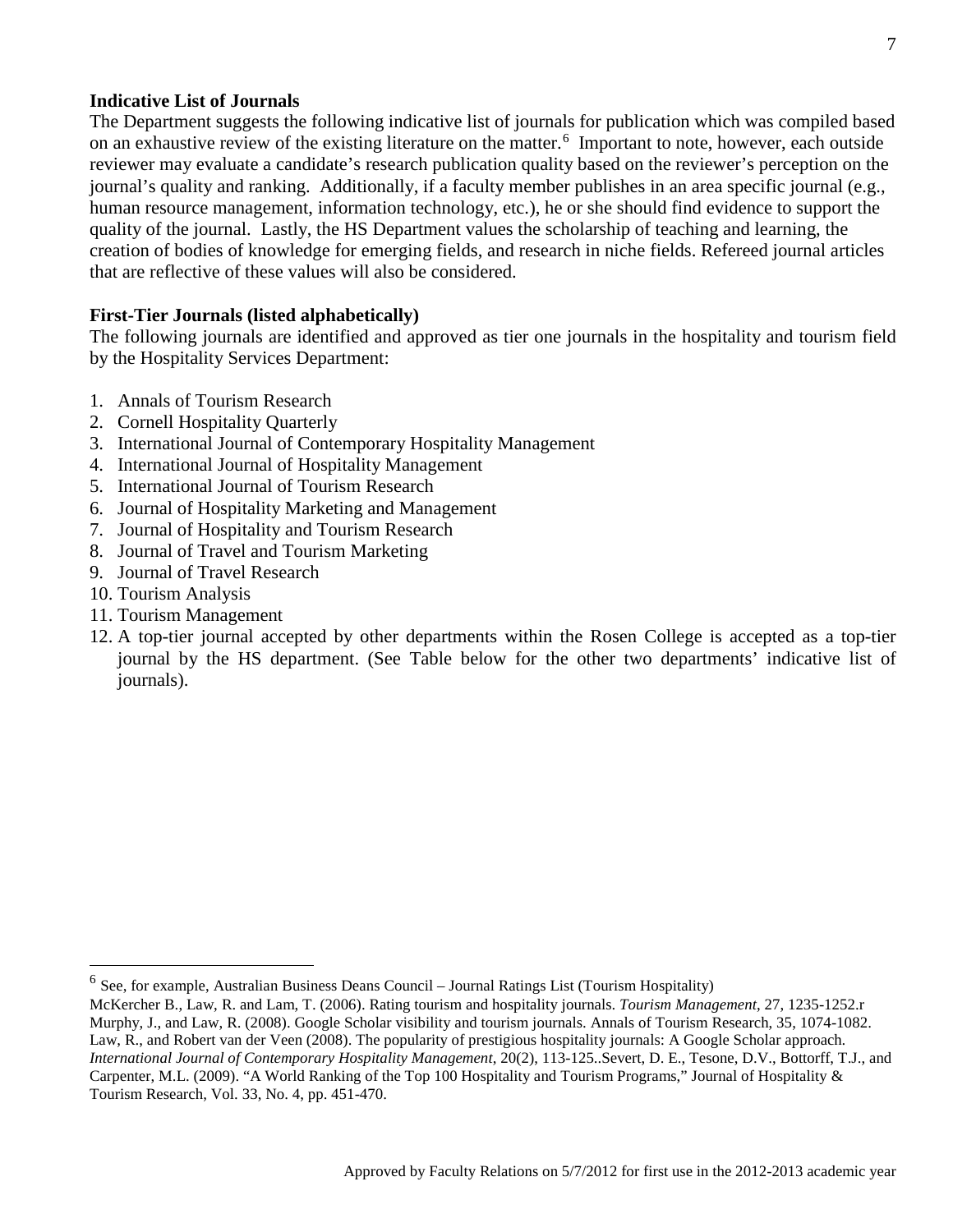| <b>Tourism Events and Attractions Department's</b>       | <b>Foodservice and Lodging Operations Department's</b>   |
|----------------------------------------------------------|----------------------------------------------------------|
| <b>Indicative List of Journals</b>                       | <b>Indicative List of Journals</b>                       |
| <b>Annals of Tourism Research</b>                        | <b>Cornell Hospitality Quarterly</b>                     |
| <b>Cornell Hospitality Quarterly</b>                     | <b>International Journal of Contemporary Hospitality</b> |
| <b>Current Issues in Tourism</b>                         | Management                                               |
| <b>Event Management</b>                                  | <b>International Journal of Hospitality Management</b>   |
| <b>International Journal of Contemporary Hospitality</b> | <b>International Journal of Hospitality and Tourism</b>  |
| Management                                               | Administration                                           |
| <b>International Journal of Hospitality and Tourism</b>  | <b>Journal of Foodservice Business Research</b>          |
| Administration                                           | Journal of Hospitality & Tourism Research                |
| <b>International Journal of Hospitality Management</b>   | Journal of Hospitality Marketing & Management            |
| <b>International Journal of Tourism Research</b>         | Journal of Human Resources in Hospitality & Tourism      |
| Journal of Hospitality and Tourism Research              |                                                          |
| Journal of Hospitality Marketing and Management          |                                                          |
| <b>Journal of Leisure Research</b>                       |                                                          |
| <b>Journal of Sustainable Tourism</b>                    |                                                          |
| Journal of Travel and Tourism Marketing                  |                                                          |
| Journal of Travel Research                               |                                                          |
| <b>Journal of Vacation Marketing</b>                     |                                                          |
| <b>Leisure Sciences</b>                                  |                                                          |
| <b>Tourism Analysis</b>                                  |                                                          |
| <b>Tourism Economics</b>                                 |                                                          |
| <b>Tourism Management</b>                                |                                                          |

\*Journals marked in blue color are not included in the HS department's indicative list

#### **Second-Tier Journals**

In addition to the above list of first-tier journals, there are many other refereed journals in the hospitality and tourism field as well as in other fields. When a faculty member publishes a paper in a refereed journal outside the above list, it can be accepted as a second tier journal article as long as the faculty member provides evidence that the respective journal employs a double blind review process and the paper went through the double blind review process.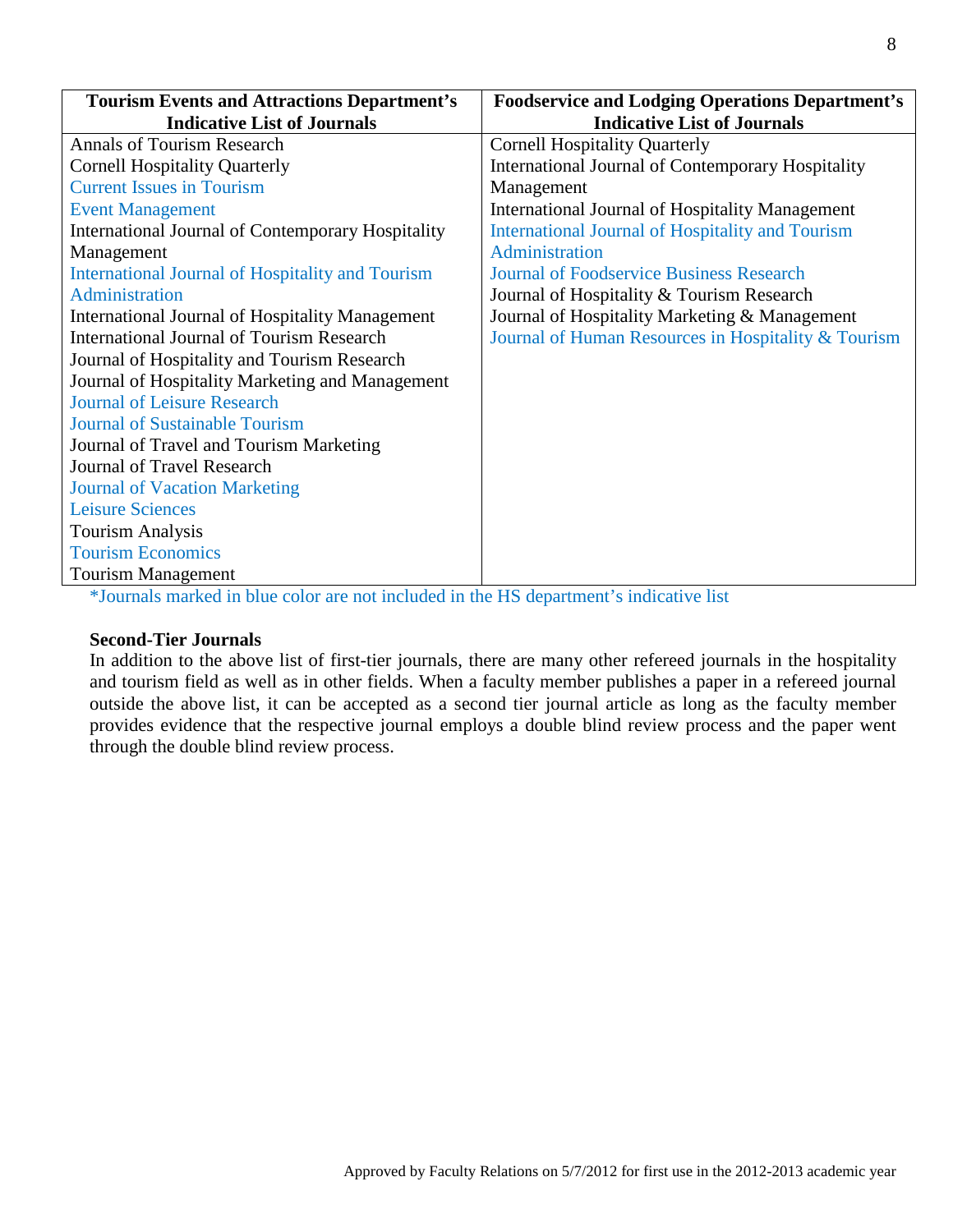### *Evaluation of Service Performance*

The service component of each faculty member's assignment will be evaluated annually by the Department Chair based on the standards in Table 3. Internal, community and industry service is a responsibility of all faculty members. Faculty should demonstrate a willingness to support the university, college and department through service and leadership roles. Service activities at the university should include various roles (e.g., member, chairperson) at various levels of service (e.g., department, college, university, industry, local, regional, national, and international).

Service effectiveness guidelines are provided below for the ratings of unsatisfactory, conditional, satisfactory, above satisfactory and outstanding. Please refer to Table 3 for service requirements and activities as well as for the total points required for the ratings of Outstanding, Above Satisfactory, Satisfactory, Conditional, and Unsatisfactory.

**Outstanding:** The faculty member receives 9.6 to 12 points in total. **Above Satisfactory:** The faculty member receives 8.4 to 9.5 points in total. **Satisfactory:** The faculty member receives 7.2 to 8.3 points in total. **Conditional:** The faculty member receives 6.0 to 7.1 points in total. **Unsatisfactory:** The faculty member receives 5.9 or fewer points in total.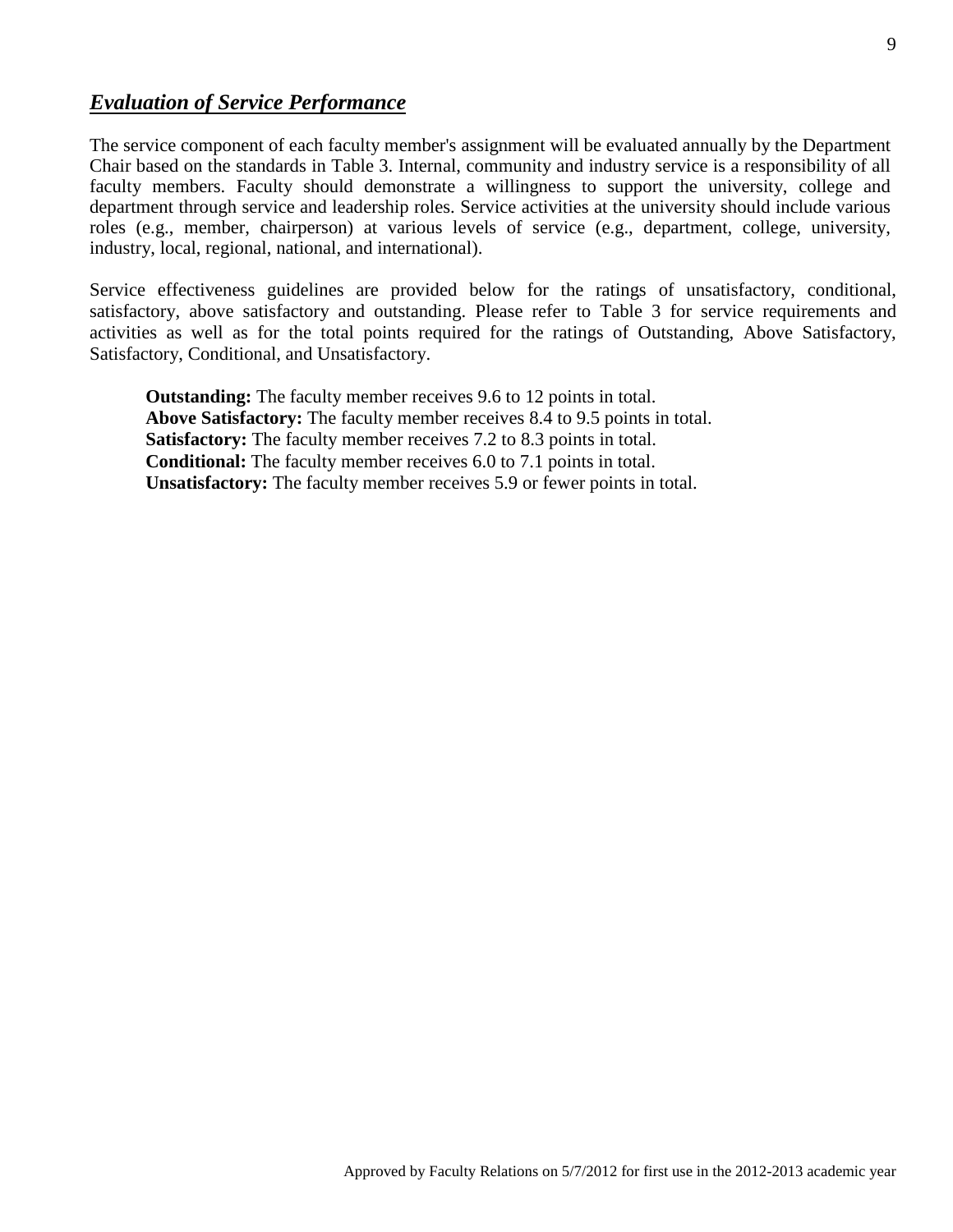|  |  | Table 3: Service Standards <sup>7</sup> |
|--|--|-----------------------------------------|
|--|--|-----------------------------------------|

|                                                                                                                                                                                    | <b>Points</b> |
|------------------------------------------------------------------------------------------------------------------------------------------------------------------------------------|---------------|
| University and College Service and Awards (per committee, organization, award, or event)                                                                                           |               |
| University committee - active member (outside duties as a member of the Faculty Senate) (if in                                                                                     |               |
| leadership use below)                                                                                                                                                              | 3.00          |
| University committee leadership (i.e., P&T committee chair)                                                                                                                        | 4.00          |
| <b>Current Faculty Senate Member</b>                                                                                                                                               | 3.00          |
| College Committee (Awards, Executive, GPCC, College P&T, Scholarship, UPCC, Ad Hoc,                                                                                                |               |
| International Relations)                                                                                                                                                           | 2.00          |
| College Committee Leadership (Awards, Executive, GPCC, College P&T, Scholarship, UPCC, Ad                                                                                          |               |
| Hoc, International Relations)                                                                                                                                                      | 3.00          |
| College Committee (Administrative Review, Auxiliary Activities & Facilities Review, Budget &<br>Finance, Continuing Education, Faculty Development, Planning, Advisory Assessment) | 1.00          |
| College Committee Leadership (Administrative Review, Auxiliary Activities & Facilities Review,                                                                                     |               |
| Budget & Finance, Continuing Education, Faculty Development, International Relations, Planning,                                                                                    |               |
| <b>Advisory Assessment)</b>                                                                                                                                                        | 2.00          |
| <b>Department Committee</b>                                                                                                                                                        | 1.50          |
| Student Association Award - Non-Teaching (RSO)                                                                                                                                     | 1.50          |
| Voluntary university/college service activities/events- (student events and gala dinners)                                                                                          | 1.00          |
| Graduation ceremony (per event)                                                                                                                                                    | 0.25          |
|                                                                                                                                                                                    |               |
| Industry and Community Service and Awards (per committee, organization, activity, or event)                                                                                        |               |
| Academic, Industry, or Community Association/Organization Membership                                                                                                               | 1.00          |
| Academic, Industry, or Community Association/Organization Committee Member                                                                                                         | 2.00          |
| Academic, Industry, or Community Association/Organization Officer, Board Member, Chair, or                                                                                         |               |
| President                                                                                                                                                                          | 3.00          |
| Academic/Industry Keynote Speaker                                                                                                                                                  | 2.50          |
| Academic/Industry Panel Member                                                                                                                                                     | 1.50          |
| Active participation in an industry/community event                                                                                                                                | 2.00          |
| Industry/Community Service/Scholarship Awards                                                                                                                                      | 1.00          |
| Non-funded industry or community research project (per project)                                                                                                                    | 0.50          |
| Industry print or electronic media report, newspaper/magazine article, blog (per each report/article)                                                                              | 0.50          |
| Active participation in industry advisory board                                                                                                                                    | 1.00          |
|                                                                                                                                                                                    |               |
| Service to the Academic Profession (per committee, organization, activity, or event)                                                                                               |               |
| Editor of a book of academic papers                                                                                                                                                | 2.00          |
| Editor of non-referred conference proceedings                                                                                                                                      | 1.00          |
| Editor of an academic journal (per issue - maximum 6 points)                                                                                                                       | 2.00          |
| Guest Editor/Associate Editor of a Special Issue for an academic journal (per issue)                                                                                               | 2.00          |
| Editorial Board Member or Associate Editor of an academic journal (per journal – maximum 2 points)                                                                                 | 1.00          |
| Editor of refereed conference proceedings                                                                                                                                          | 2.00          |
| Ad-hoc reviewer for an academic journal (per journal - maximum 2 points)                                                                                                           | 0.50          |
| Chair/Co-Chair of national/international research/academic/industry conference                                                                                                     | 2.00          |
| Conference Committee Member of national/international research/academic/industry conference                                                                                        |               |
| (per conference – maximum 1 point)                                                                                                                                                 | 0.50          |
| Review for a of national/international research/academic/industry conference (per conference -                                                                                     | 0.50          |

<span id="page-9-0"></span><sup>&</sup>lt;sup>7</sup> All scores for this section are for the typical FTE assignment for each faculty. An assignment that varies from the typical assignment will be adjusted to accommodate that change.